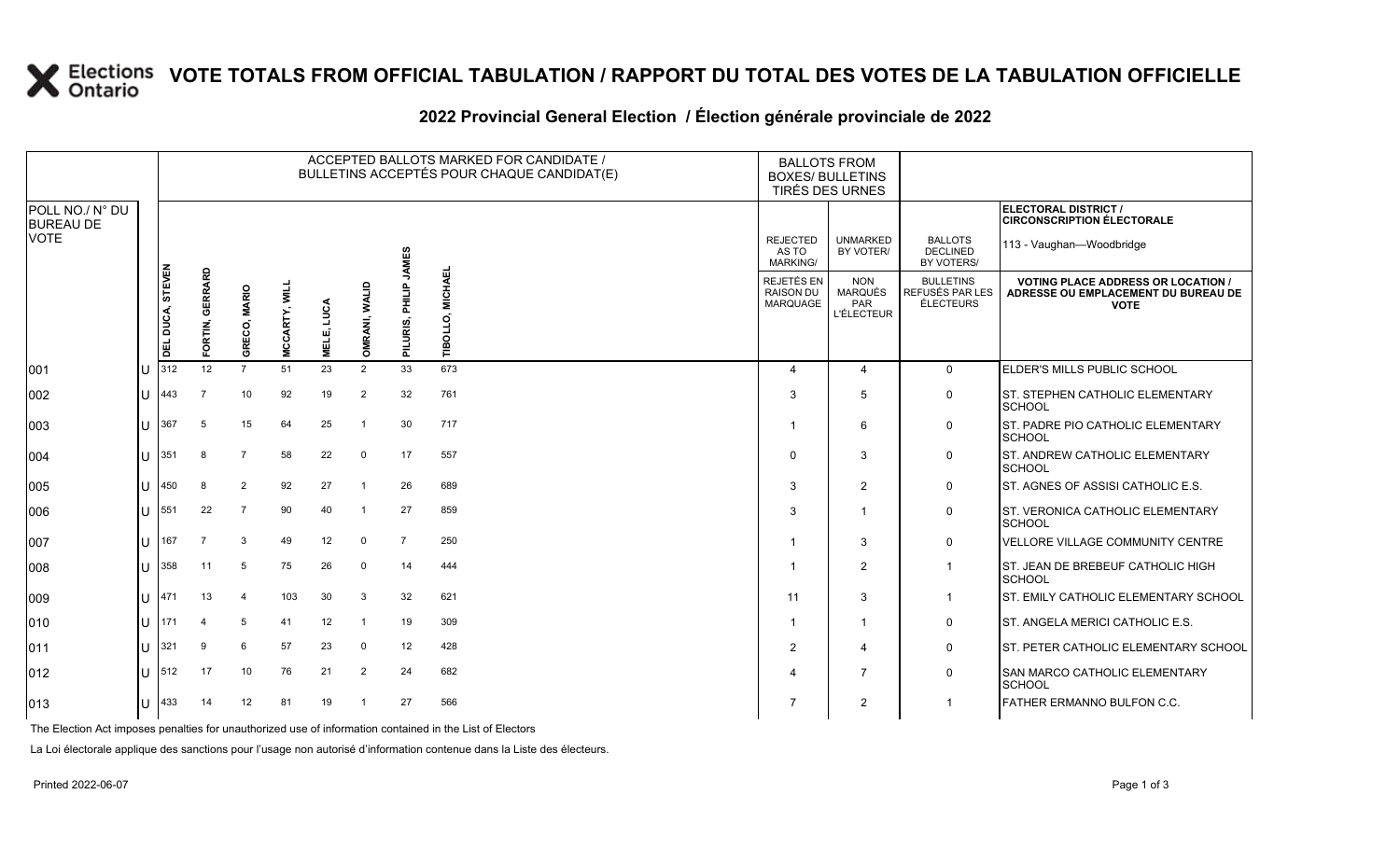# **X** Elections VOTE TOTALS FROM OFFICIAL TABULATION / RAPPORT DU TOTAL DES VOTES DE LA TABULATION OFFICIELLE

### **2022 Provincial General Election / Élection générale provinciale de 2022**

|                                     |    |                  |                    |                        |             |                 |                         |                    | ACCEPTED BALLOTS MARKED FOR CANDIDATE /<br>BULLETINS ACCEPTÉS POUR CHAQUE CANDIDAT(E) | <b>BALLOTS FROM</b><br><b>BOXES/ BULLETINS</b><br>TIRÉS DES URNES |                                                          |                                                  |                                                                                               |
|-------------------------------------|----|------------------|--------------------|------------------------|-------------|-----------------|-------------------------|--------------------|---------------------------------------------------------------------------------------|-------------------------------------------------------------------|----------------------------------------------------------|--------------------------------------------------|-----------------------------------------------------------------------------------------------|
| POLL NO./ N° DU<br><b>BUREAU DE</b> |    |                  |                    |                        |             |                 |                         |                    |                                                                                       |                                                                   |                                                          |                                                  | ELECTORAL DISTRICT /<br><b>CIRCONSCRIPTION ÉLECTORALE</b>                                     |
| <b>VOTE</b>                         |    |                  |                    |                        |             |                 |                         | <b>JAMES</b>       |                                                                                       | <b>REJECTED</b><br>AS TO<br><b>MARKING/</b>                       | <b>UNMARKED</b><br>BY VOTER/                             | <b>BALLOTS</b><br><b>DECLINED</b><br>BY VOTERS/  | 113 - Vaughan-Woodbridge                                                                      |
|                                     |    | DEL DUCA, STEVEN | GERRARD<br>FORTIN, | <b>MARIO</b><br>GRECO, | MCCARTY, WI | LUCA<br>пí<br>빌 | <b>WALID</b><br>OMRANI, | 음<br>로<br>PILURIS, | <b>MICHAE</b><br>BOLLO,<br>ᄅ                                                          | <b>REJETÉS EN</b><br><b>RAISON DU</b><br><b>MARQUAGE</b>          | <b>NON</b><br>MARQUÉS<br><b>PAR</b><br><b>L'ÉLECTEUR</b> | <b>BULLETINS</b><br>REFUSÉS PAR LES<br>ÉLECTEURS | <b>VOTING PLACE ADDRESS OR LOCATION</b><br>ADRESSE OU EMPLACEMENT DU BUREAU DE<br><b>VOTE</b> |
| 014                                 |    | 381              |                    | 12                     | 46          | 16              | $\mathbf 0$             | 28                 | 842                                                                                   | $\Omega$                                                          | $\overline{2}$                                           | $\mathbf 0$                                      | OUR LADY OF FATIMA CATHOLIC E.S.                                                              |
| 015                                 | IU | 257              | 13                 | 5                      | 33          | 18              | -1                      | 20                 | 585                                                                                   | $\overline{2}$                                                    | 2                                                        | 0                                                | <b>IST. MARGARET MARY CATHOLIC E.S.</b>                                                       |
| 016                                 | Ш  | 334              | 3                  | 2                      | 45          | 40              | $\mathbf 0$             | 22                 | 683                                                                                   | 5                                                                 | $\Omega$                                                 | 0                                                | ST. CLARE CATHOLIC ELEMENTARY SCHOOL                                                          |
| 017                                 | IU | 306              | 11                 | 9                      | 38          | 32              | 0                       | 14                 | 656                                                                                   |                                                                   | $\mathbf 1$                                              | 0                                                | ST. GREGORY THE GREAT CATHOLIC<br><b>ACADEMY</b>                                              |
| 018                                 | IU | 455              | 17                 | 14                     | 76          | 54              | 3                       | 29                 | 789                                                                                   | 6                                                                 | 7                                                        | 0                                                | <b>WOODBRIDGE POOL &amp; MEMORIAL ARENA</b>                                                   |
| 019                                 | ПT | 357              | -7                 | 13                     | 73          | 29              | -1                      | 25                 | 452                                                                                   | 3                                                                 | $\Omega$                                                 | $\mathbf 0$                                      | <b>WOODBRIDGE COLLEGE</b>                                                                     |
| 020                                 | IП | 379              | 8                  | 12                     | 62          | 22              | -1                      | 25                 | 520                                                                                   | 6                                                                 | 6                                                        | 0                                                | FATHER BRESSANI CATHOLIC HIGH SCHOOL                                                          |
| 021                                 | ПT | 378              | 5                  | 5                      | 39          | 21              | $\mathbf 0$             | 26                 | 650                                                                                   | 3                                                                 | $\Omega$                                                 | $\mathbf{1}$                                     | <b>ST. JOHN BOSCO CATHOLIC E.S.</b>                                                           |
| 022                                 | Ш  | 426              | 14                 | 11                     | 93          | 37              | -1                      | 29                 | 587                                                                                   | 5                                                                 | 4                                                        | 3                                                | <b>BLUE WILLOW PUBLIC SCHOOL</b>                                                              |
| 023                                 | IU | 564              | 9                  | 11                     | 62          | 31              | $\mathbf 0$             | 18                 | 767                                                                                   | 6                                                                 | 10                                                       | 0                                                | IMMACULATE CONCEPTION CATHOLIC E.S.                                                           |
| 400                                 | Ш  | 30               | 4                  | 2                      | 5           | $\mathbf 0$     | $\mathbf 0$             | 0                  | 40                                                                                    | $\Omega$                                                          | $\Omega$                                                 | 0                                                | <b>VILLA GIARDINO I CONDOS</b>                                                                |
| 401                                 | IП | 14               | 3                  |                        | 3           |                 | $\Omega$                | $\mathbf 0$        | 20                                                                                    |                                                                   | $\Omega$                                                 | 0                                                | <b>IST. PETER'S SENIORS' RESIDENCE</b>                                                        |
| 402                                 | IП | 49               | $\overline{2}$     | $\overline{7}$         |             | $\Omega$        | $\Omega$                | 4                  | 64                                                                                    | $\Omega$                                                          | $\Omega$                                                 | 0                                                | <b>WOODBRIDGE COURT</b>                                                                       |
| 403                                 | IU | 24               | $\Omega$           | $\Omega$               | 3           |                 |                         | $\Omega$           | 45                                                                                    | <sup>0</sup>                                                      | $\Omega$                                                 | 0                                                | <b>PIAZZA WOODBRIDGE</b>                                                                      |

The Election Act imposes penalties for unauthorized use of information contained in the List of Electors

La Loi électorale applique des sanctions pour l'usage non autorisé d'information contenue dans la Liste des électeurs.